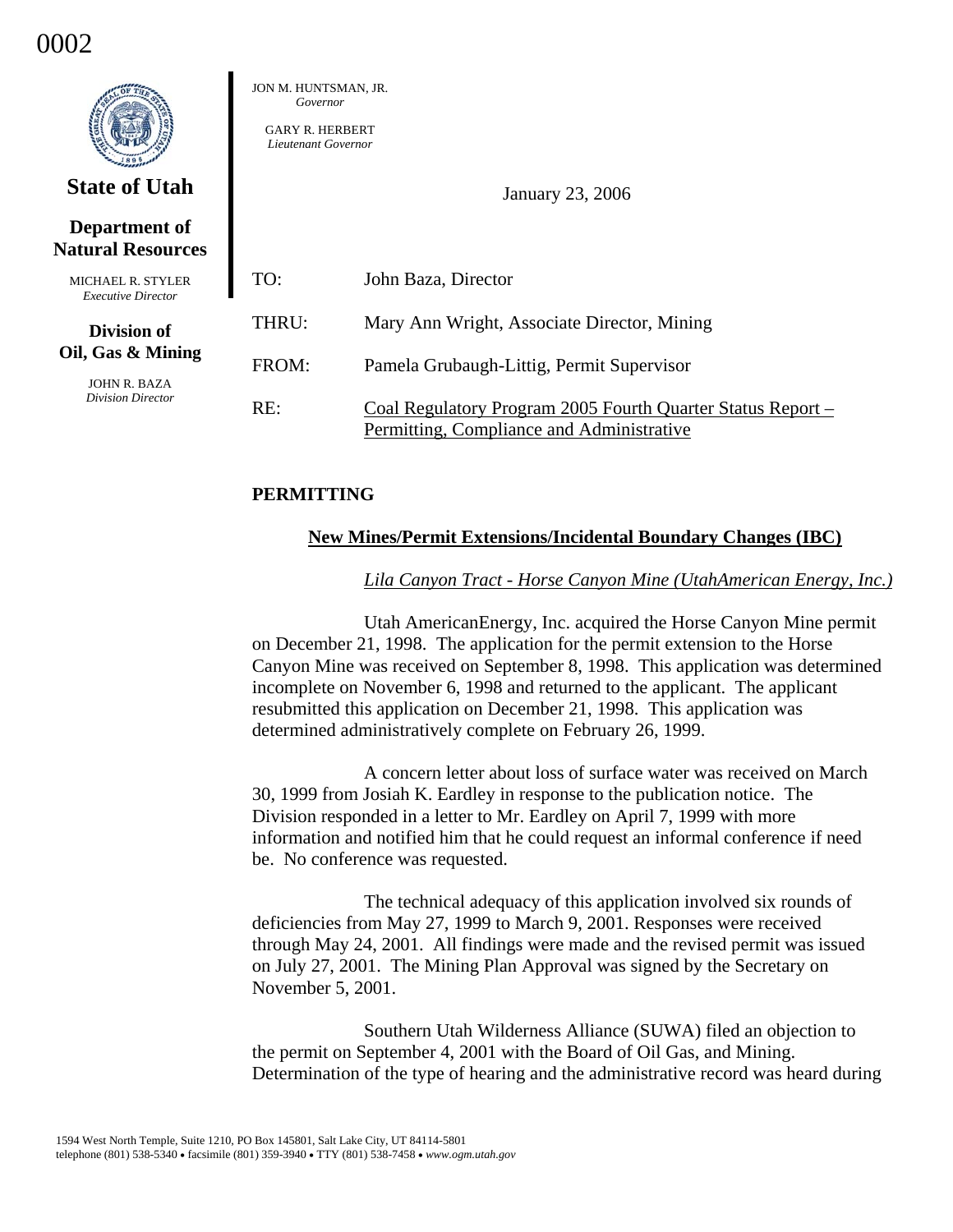Page 2 Status Report January 23, 2006

the September 26, 2001 Board hearing and October Board Hearing. It was ordered by the Board that this was an appellate hearing. The merits of the case were heard on December 4, 2001. The Board issued its Order on December 14, 2001 that reversed the Division's decision to issue the permit of July 27, 2001 and the permit was denied.

 The Division responded to the Board's remand Order and submitted to the Board on January 10, 2002 a request for rehearing and a response to the Board Order. At the January 23, 2002 Board Hearing, the Board ordered the Division to "continue processing the permit". UEI submitted an application on February 11, 2002 with supplemental information on February 19, 2002. The Division determined the new permit application administratively complete on February 25, 2002. Technical deficiencies were sent on March 26, 2002, with a response due on April 30, 2002. The public comment period ended April 22, 2002.

 SUWA requested an informal hearing on March 22, 2002, but withdrew. SUWA resubmitted a request for a hearing at the end of the public comment period, April 22, 2002. An informal hearing was held on May 21, 2002. The Order from the Hearing stated that the Division would consider the materials submitted at the informal conference during the normal course of its ongoing review of the new permit and that the Division would issue a decision to grant or deny the permit application in whole or part and provide its reason for the decision by July 22, 2002. The Division met informally with UEI on June 17, 2002 to discuss its ongoing review of the new permit application.

 The Division sent the decision that the application was denied in part on July 22, 2002. UEI filed a motion with the Board, and SUWA subsequently filed the same motion, to maintain their right to appeal the Division's decision, when appropriate. The Board decided at the September 2002 Board hearing to maintain both appeal rights for SUWA and UEI when the Division makes a final decision on the permit extension application (Lila Canyon) to the Horse Canyon Mine.

 UEI submitted a response to the deficiencies on December 6, 2002. The review was sent on April 9, 2003 with deficiencies. The applicant was advised that the application must again respond to all of the deficiencies completely and adequately in the next response.

 The response was received on February 26, 2004 and was reaffirmed to be administratively complete on March 26, 2004. The application was published and the publication ended on May 27, 2004. SUWA requested an informal conference, which was held on July 7, 2004. The Order from this informal conference was issued on July 30, 2004.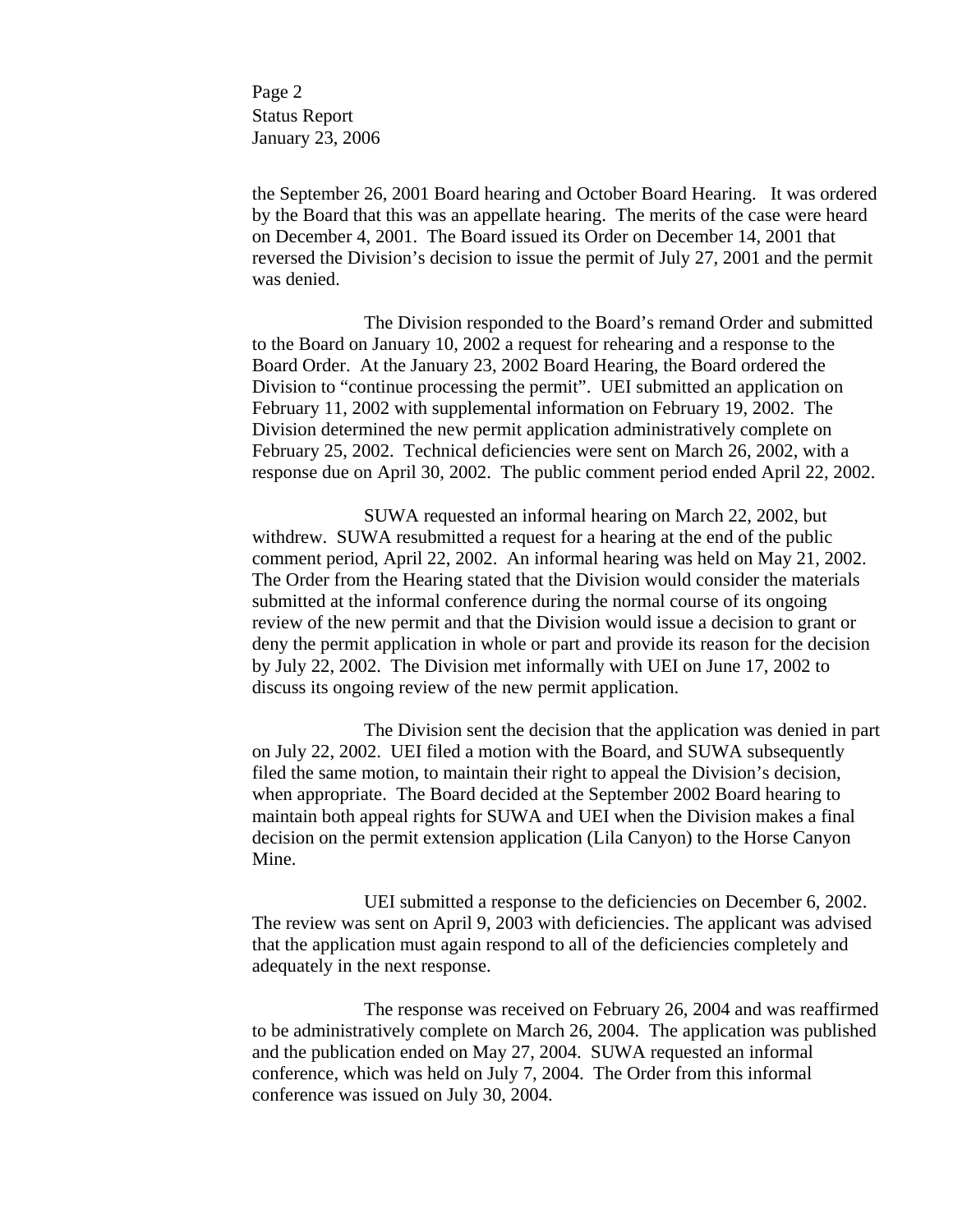Page 3 Status Report January 23, 2006

The technical review was sent on November 30, 2004 and did not incorporate the comments from the informal conference but did encourage the application to address issues identified during the informal conference.

UEI submitted a response to deficiencies on February 28, 2005 and is currently under review. Additionally, on March 30, 2005 UEI submitted a response to comments from SUWA concerning the Lila Canyon Mine.

The Division sent their review on May 23, 2005 and UEI responded on June 15, 2005. A deficiency review was sent to UEI on August 19, 2005. The Division and UEI met on August 23, 24, and 25 to resolve outstanding deficiency issues.

Due to the order from the July 2004 Informal Conference, the Division sent the Technical Analysis to UEI, Emery County and SUEA on September 21. SUWA requested a continuation of the informal conference and this conference was held on November 8, 2005 and this conference officially closed on November 18, 2005.

A meeting was held with SUWA on December 8, 2005 and with UEI on December 20, 2005. UEI submitted more information on December 9, 2005 and January 3 and on January 9, 2006. This information is under review.

On January 19, 2006, the Division notified UEI that the approved R2P2 for the Lila Canyon extension included mining in an area that was removed from the permit area. This situation will need to be rectified by UEI to continue processing the permit application.

The Environmental Assessment for this project done by the BLM (Record of Decision on October 26, 2001) did not include consultation with Native Americans. This Section 106 process is underway. Letters of request from the Division for information and consultation to Native American tribes, local governments, SUWA (as a consulting party) and UEI were sent on January 13, 2006. These entities should respond by February 13, 2006.

It was verified on an interagency call on January 6, 2006 that the EA for this project analyzed the entire project area (5500 acres).

 The Division notified UEI on January 19, 2006 that the R2P2 approved by BLM in March 2000 for the Lila Canyon extension, included mining in an area that was removed from the permit area by UEI sometime since 2002. This situation will need to be rectified by UEI.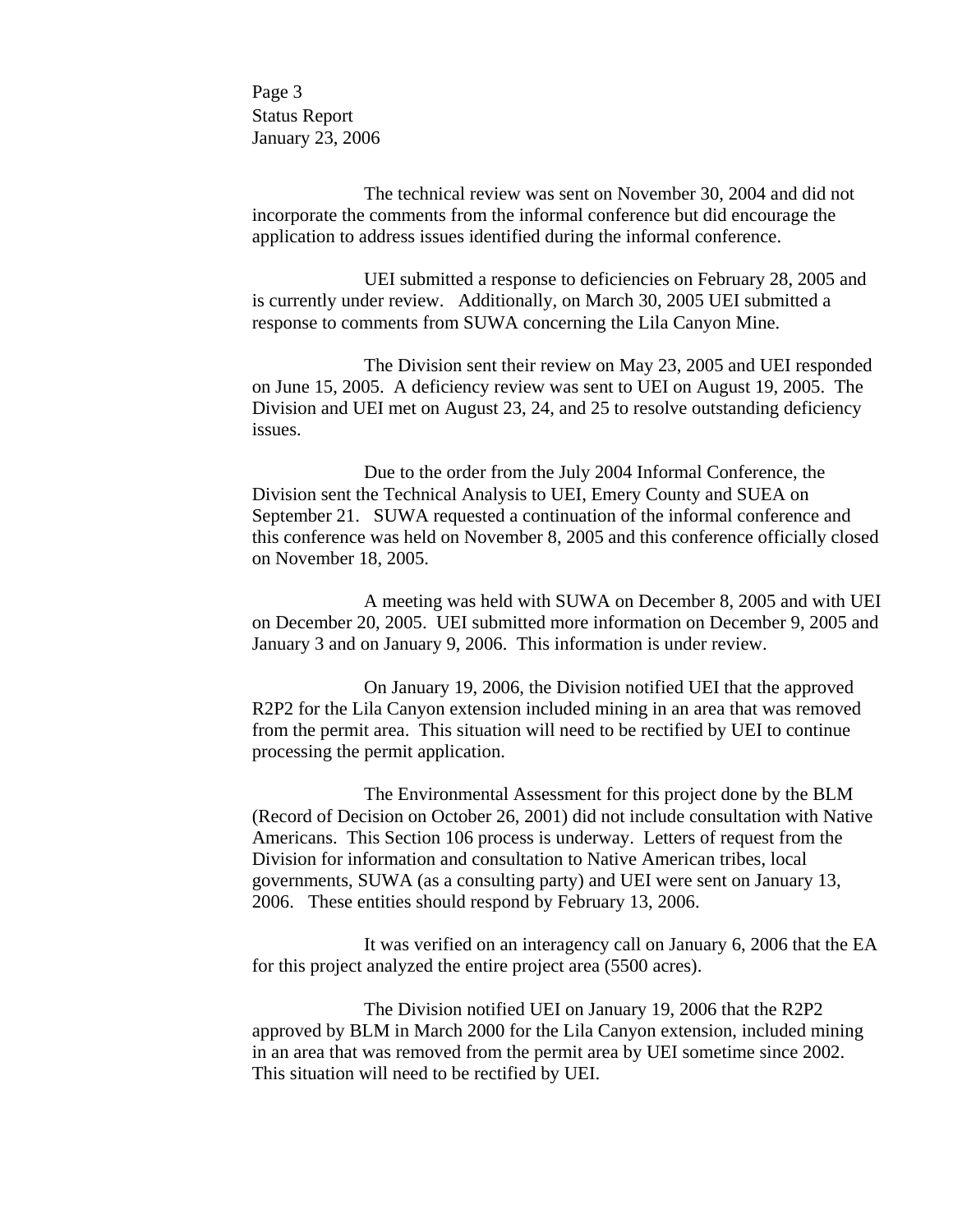Page 4 Status Report January 23, 2006

#### *North Rilda Facilities – Deer Creek Mine (PacifiCorp)*

 The application to add facilities in Rilda Canyon for the Deer Creek Mine was submitted on November 4, 2003. OSM made a determination that this permit change requires mining plan approval of the Secretary of the Interior on November 24, 2003. Forest Service formulated an interdisciplinary team for this mining plan modification and met on the ground on December 18, 2003.

The Division determined that this application was not administratively complete on December 29, 2003.

By letter dated January 8, 2004, OSM reopened the Rilda facilities mining plan modification determination for formal comments. It was again determined on March 10, 2004 by OSM, that this permitting action is a mining plan modification. It was also determined that OSM would be the lead on the NEPA (EA) and the Division of Oil, Gas, and Mining will prepare the documentation with OSM assistance where appropriate. The Forest Service and Bureau of Land Management will be cooperating agencies in the preparation of the EA.

Meetings to discuss this NEPA preparation were held at the Division on March 22 with OSM and DOGM and on March 23, 2004 with OSM, FS, and BLM, coal regulatory program staff, and the OGM-appointed NEPA team.

 Another scoping meeting for the NEPA process was be held in Huntington on August 11, 2004. A new proposal was submitted by PacifiCorp on September 2, 2004. This proposal was withdrawn on December 9, 2004. A plan was resubmitted on December 21, 2004 and was determined administratively complete on January 28, 2005. No comments were received. The Title V review team met with PacifiCorp on March 26, 2005 and PacifiCorp resubmitted on April 1, 2005. The Division review was sent on May 10, 2005 and a response was received on June 2 and 13, 2005. The state permit was issued on July 27, 2005 and is awaiting mining plan approval.

The initial "consent" letter from the Forest Service (dated July 6, 2005) was withdrawn and the Forest Service issued its own FONSI on August 30, 2005 for the environmental assessment for a 45-day appeal period. This FONSI was appealed by Huntington Cleveland Irrigation Company on October 12, 2005 and Utah Environmental Congress (UEC) on October 13, 2005.

The water users appeal was withdrawn on November 9, 2005. The appeal resolution between the FS and UEC was signed on November 4, 2005 and later rescinded. The SART team from the FS reviewed the FONSI and updated the FS decision on November 28, 2005.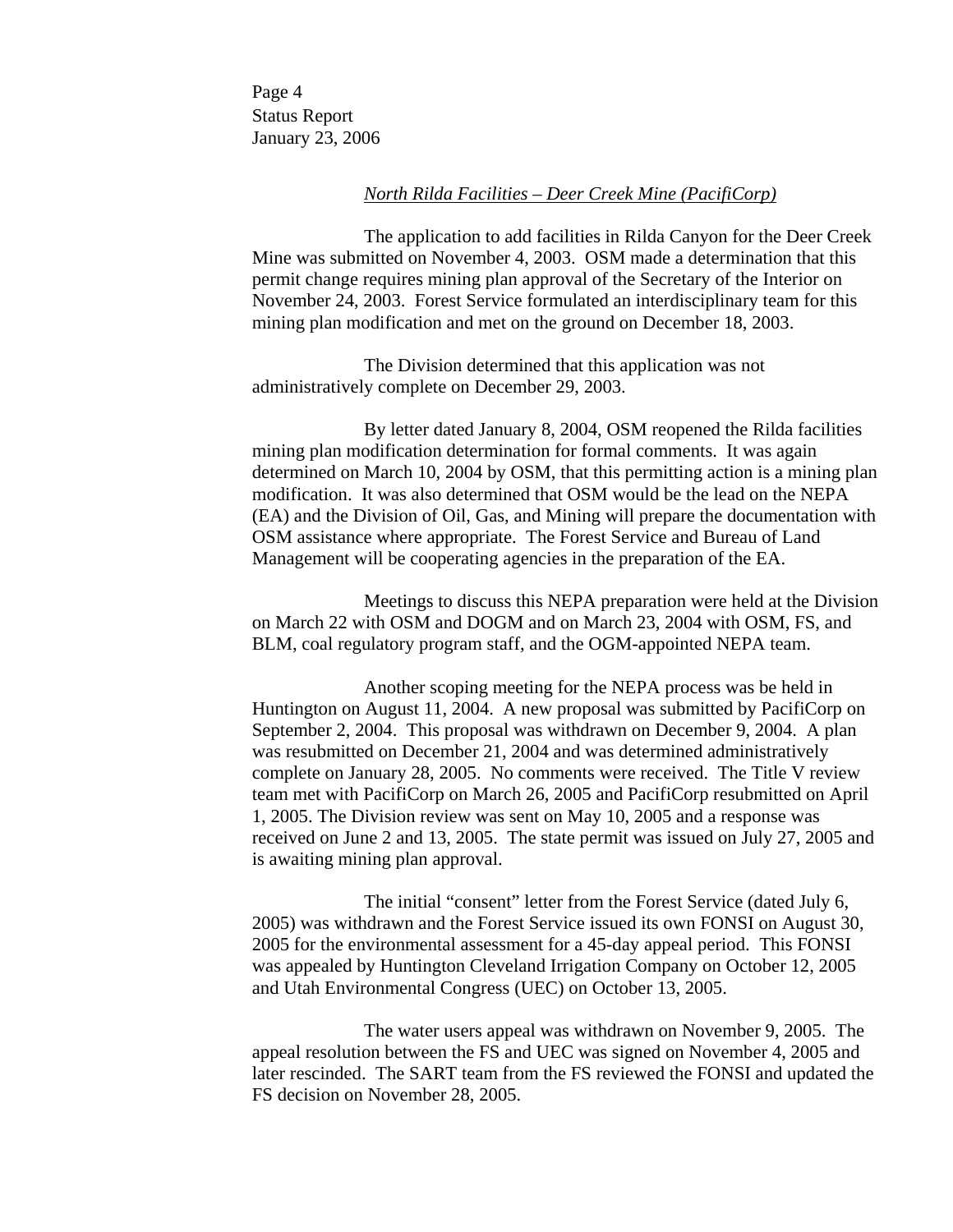Page 5 Status Report January 23, 2006

A letter of concurrence was signed by the Forest Service for the mining plan approval on December 1, 2005, the state permit issued and the mining plan was signed by the Department of Interior Assistant Secretary of Lands and Minerals on December 21, 2005.

Two "emergency" breakouts were approved, one on August 24, 2005 and the other on November 15, 2005.

## *Summit Tract IBC- Centennial Mine (Andalex Resources, Inc.)*

Andalex Resources, Inc. submitted an application for the Summit Creek Tract (as of that date not leased) on April 8, 2004. This application was withdrawn on May 7, 2004 and an incidental boundary change (for 92.32 acres) was submitted on that date. The lease sale was held on June 24, 2004 and the bid accepted by BLM on June 30, 2004. There was a 30-day waiting period for approval of a lease, pending a review by the Department of Treasury, the lease became effective on August 1, 2004. This mining plan for the IBC was approved on October 28, 2004.

The remainder of the Mathis fee/Summit tract was submitted on January 12, 2005. This application was determined complete on April 14, 2005. The technical deficiency was sent April 29, 2005 and the response was received on May 26, 2005. Several more responses were received. The state permit was issued on September 3, 2005 and the Secretary approved the mining on plan on September 29, 2005.

# *Postmining Land Use Change – Banning Loadout (Canyon Fuel Company, LLC)*

 The Division received an application for a postmining land use change at the Banning Loadout to accommodate a dry ice plant on May 26, 2004. This is considered a significant revision and the application was determined complete on July 22, 2004 and publication is final. The end of the publication period was September 21, 2004 and the comment period will be October 21, 2004. The technical review was sent on September 21, 2004 and the response was due on November 13, 2004 and then extended to December 31, 2004.

 There are still more deficiencies and they were sent on March 31, 2005. A response was received on May 16, 2005 and the review was sent in August 17, 2005 and response received on December 28, 2005 and is being reviewed.

## *North Lease – Full Extraction Mining (Skyline Mine)*

Canyon Fuel Company, LLC submitted an application for full extraction mining in the North Lease on July 2, 2004. This application was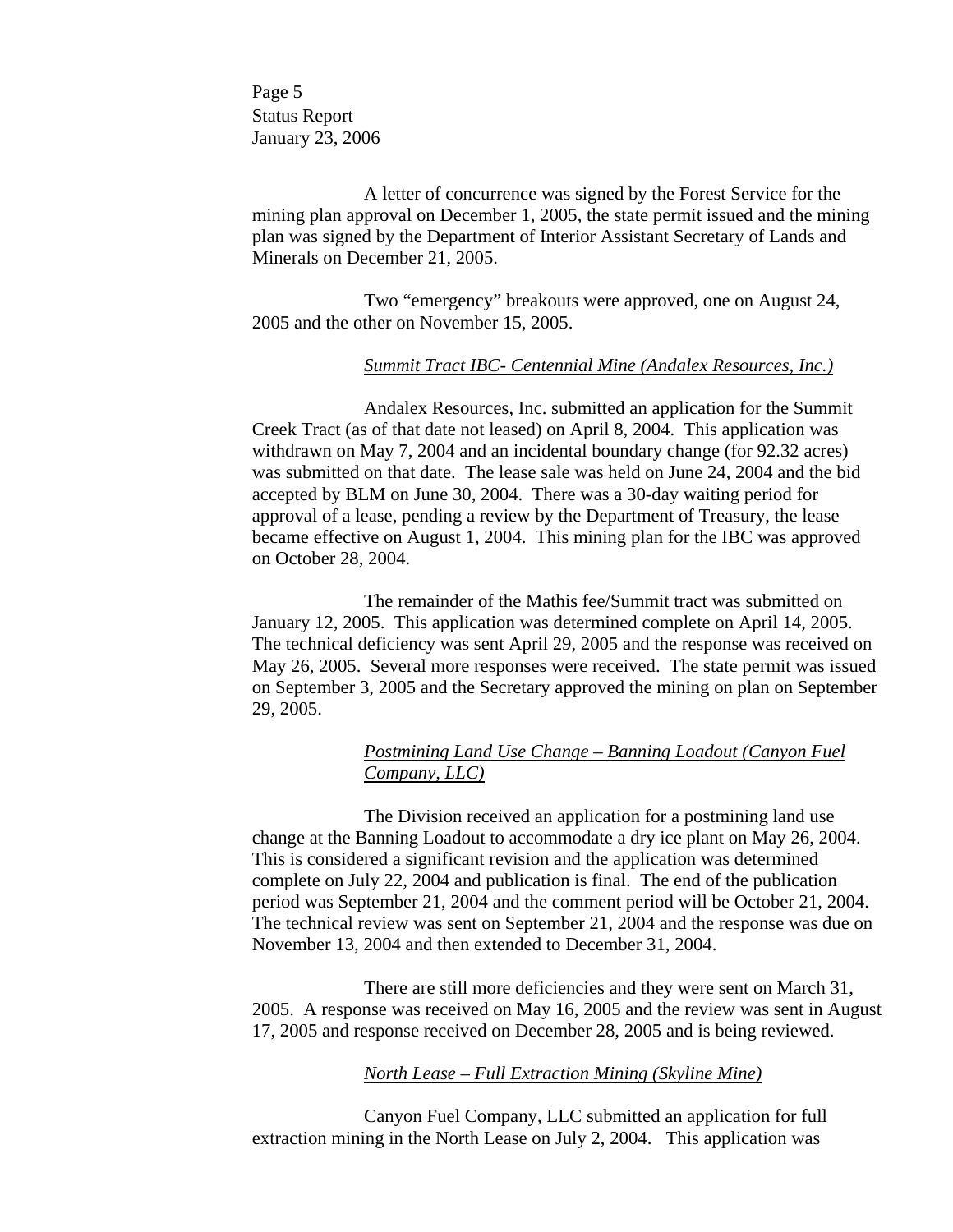Page 6 Status Report January 23, 2006

determined to be a mining plan modification by OSM (e-mail notification) on September 27, 2004. This application is being processed as a significant revision. It was determined complete on October 29, 2004. The technical review was combined with Forest Service comments which entailed several meeting with the Forest Service. Review comments were sent on February 23, 2005. The applicant responded on May 11, 2005 and the review was sent on July 2, 2005. The applicant responded on July 26, 2005. The TA and CHIA have been prepared. The Forest Service issued their concurrence letter on December 2, 2005 and the state permit was also issued that date. The Decision Document was forwarded to OSM on December 2, 2005 and is awaiting Secretarial approval.

## *Federal Lease Addition - Bear Canyon Mine*

An application to add 7504.36 acres of fee and federal acreages to the Bear Canyon Mine was submitted on July 22, 2005 (about 50% of the area is in the Manti LaSal National Forest). This application was determined administratively complete on September 18, 2005. The public comment period ended on December 28, 2005 with no public comments. The application is currently being reviewed for technical adequacy.

## *SITLA Muddy Tract – SUFCO Mine*

An application to increase the SUFCO Mine by 2134 acres with SITLA coal was submitted on February 11, 2005. This application is an amendment and does not require mining plan approval. The Technical Analysis and CHIA have been prepared and the permit was issued on January 23, 2006.

## **Division Orders**

## *West Ridge Mine (West Ridge Resources, Inc.)*

 Division Order DO-00A was issued on April 16, 2000 and information was initially required to be submitted on June 16, 2000 and was extended to July 14, 2000 and then September 18, 2000. The response was received on September 18, 2000 and a response was sent December 18, 2000. The operator response was received on March 16, 2001 and the Division returned the entire submittal on May 11, 2001. The entire response to the Division Order was resubmitted on July 2, 2001, the deficiency response was sent on October 22, 2001. This information was submitted on January 15, 2002 and the review was sent April 10, 2002 requiring more information.

 A meeting was held at the Division on June 14, 2002 to discuss exactly what was needed. Another extension until August 15, 2002 was granted for the submittal of all the requisite information. The response was submitted that date and another deficient review was sent on November 26, 2002. A response was due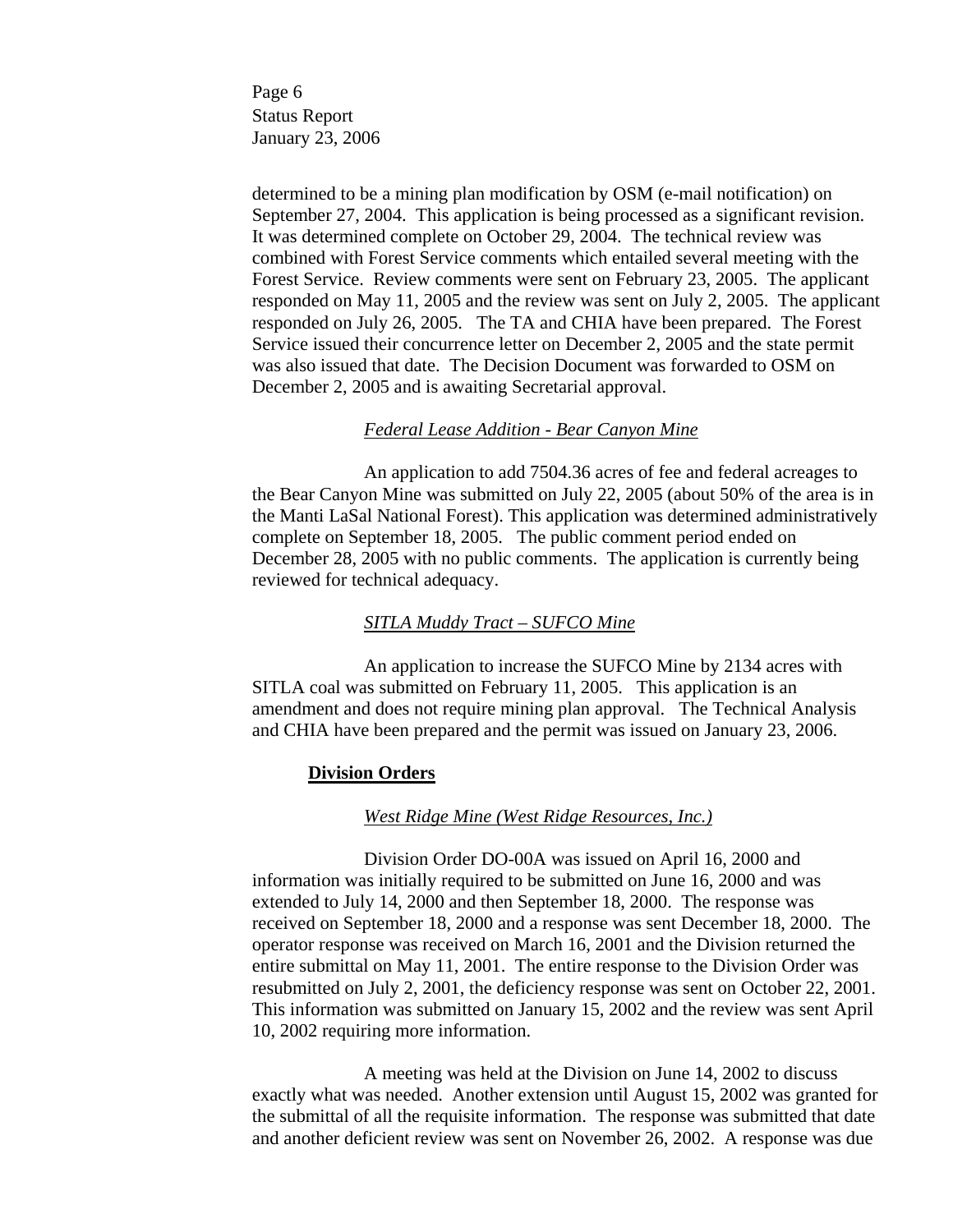Page 7 Status Report January 23, 2006

on January 21, 2003, but more specific information was received on that date and an extension until February 21, 2003 was granted to incorporate that information into the mining and reclamation plan. Another extension was granted until March 14, 2003.

 The Division sent the deficiency response with the caveat that the highwall can be reclaimed currently at the angle of repose. To reclaim the highwall to a steeper angle will require more information. The Division sent a request to OSM on July 3, 2003 about a possible change in the experimental practice for a determination if the change would be significant. OSM determined that this is not a significant change to the experimental practice.

 A meeting was held on July 15, 2003 to discuss the steep slope reclamation. After a lengthy discussion, West Ridge Resources, Inc. decided that they would submit a reclamation plan for the highwall at a lesser slope angle. The Division granted an extension to May 31, 2004 for all of the requisite information for this revised plan. The information was received on June 1, 2004 and the technical review was completed on September 15, 2004. A meeting was held with the operator to discuss this review on November 22, 2004 and understandings were reached. West Ridge Resources, Inc. should have resubmitted all the required information on February 15, 2005, but was granted an extension until April 4, 2005 due to all of the critical permitting actions at West Ridge Mine.

 This response was received on April 29, 2005 and has been reviewed. The technical staff met with personnel from West Ridge and a response is expected by February 1, 2006.

## *Wildcat Loadout (Andalex Resources)*

The Division sent a Division Order to Andalex Resources, Inc. for the coal fine issue on December 10, 2004. A response from the operator was received on March 15, 2005 and the review was sent on November 3, 2005. The applicant responded on January 3, 2006 and this submittal is currently under review.

## **Permit Renewals**

 Two applications for permit renewal were processed: Bear Canyon Mine (approved November 2, 2005) and Emery Deep Mine. Two permit renewals was received during the fourth quarter: Deer Creek Mine and Willow Creek Mine.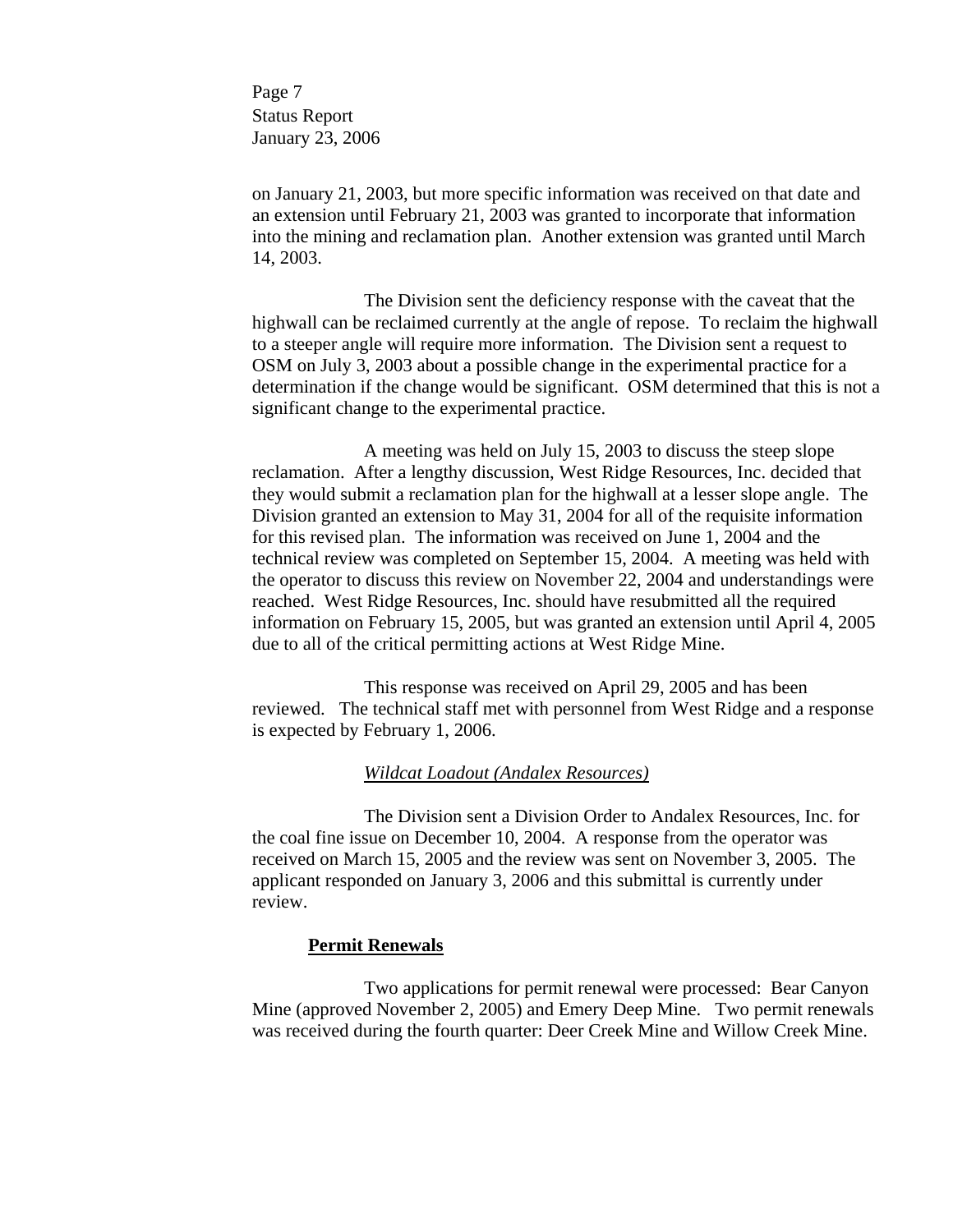Page 8 Status Report January 23, 2006

## *Bear Canyon Mine (Co-Op Mining Company)*

 The permit renewal application was submitted on July 5, 2005. The application was determined administratively complete on September 8, 2005. This permit was renewed on November 2, 2005 with one condition.

## *Emery Deep Mine*

 The permit renewal application was submitted on September 2, 2005. The application was determined administratively complete on September 13, 2005. This permit was renewed on January 7, 2006.

## *Deer Creek Mine (PacifiCorp)*

 The permit renewal application was submitted on October 11, 2005. The application was determined administratively complete on October 24, 2005. The Utah Environmental Congress request an informal conference for this permit renewal which will be held on January 24, 2006.

This permit is scheduled to be renewed on February 6, 2006.

## *Willow Creek Mine*

 This permit renewal application was submitted on December 1, 2005 and determined administratively complete on December 15, 2005. The permit should be renewed on April 23, 2006.

## **Midterms**

 The SUFCO Mine, Sunnyside Refuse and Slurry Mine (SCA) and Hiawatha Mine midterms were approved during the fourth quarter. The Skyline Mine midterm review continued and the Dugout Mine midterm commenced.

## *Skyline Mine (Canyon Fuel Company, LLC)*

 The Skyline Mine midterm commenced on November 18, 2004. The review was sent on April 13, 2005. The bond information is the outstanding review item and will be submitted in March 2006.

## *Hiawatha Mine (Hiawatha Coal Company)*

 The Hiawatha Mine midterm commenced on November 18, 2004. This review was completed on October 26, 2005.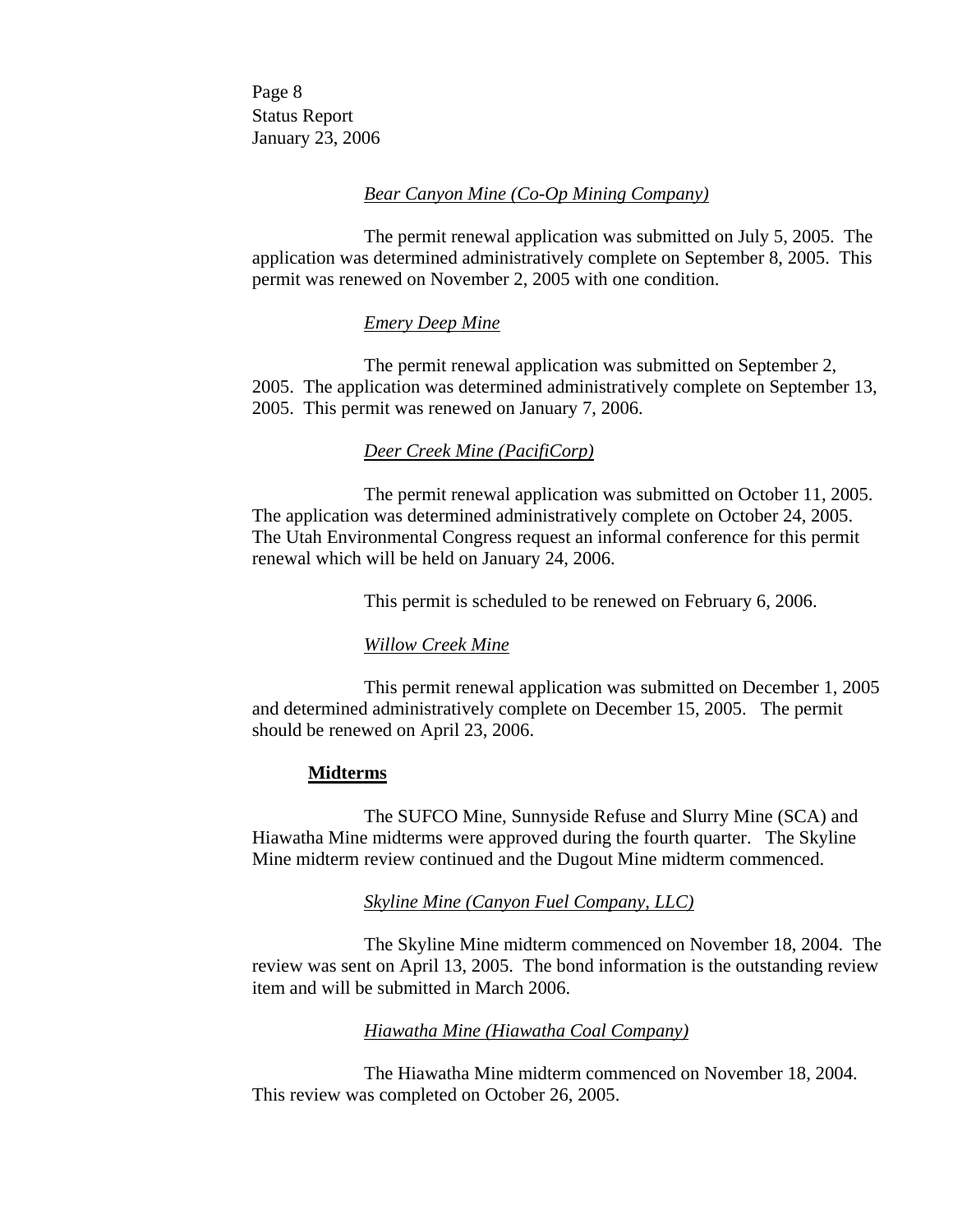Page 9 Status Report January 23, 2006

## *SUFCO Mine (Canyon Fuel Company, LLC)*

 The SUFCO Mine midterm commenced on November 23, 2004. A response was received on September 1, 2005 and the midterm review was approved on December 5, 2005.

# *Sunnyside Refuse and Slurry (Sunnyside Cogeneration Associates [SCA])*

 The midterm for Sunnyside Refuse and Slurry commenced on August 25, 2005. The review was sent on September 23, 2005. The midterm review was completed on November 22, 2005.

## *Dugout Mine (Canyon Fuel Company, LLC)*

 The midterm for the Dugout Mine commenced on October 13, 2005. The review was sent on December 16, 2005.

## **Permit Transfers**

No permit transfers were processed during the fourth quarter of

# **Bond Releases**

2005.

 Four bond release applications continued to be processed during the fourth quarter of 2005: two Phase I bond releases at Castle Gate Mine: the remaining portions of Sowbelly and Hardscrabble; Phase I bond release for Willow Creek Mine: Gravel Canyon and Adit #1 the . One Phase I bond release application was received during the fourth quarter that was returned for more information: Willow Creek preparation plant and refuse pile.

## *Castle Gate Mine – Phase I (Sowbelly and Hardscrabble)Plateau Mining Corporation)*

 The Sowbelly and Hardscrabble remaining phase I bond release applications for these sites were submitted on January 31, 2005. The plan was approved in July 2005. The bond release inspection was conducted on September 8, 2005. The Decision Document is being prepared.

# *Willow Creek Mine – Gravel Canyon and Adit #1*

 Phase I bond release applications were submitted on May 5, 2005 and the plan was approved in July 2005. The bond release inspection was conducted on September 8, 2005. The Decision Document is being prepared.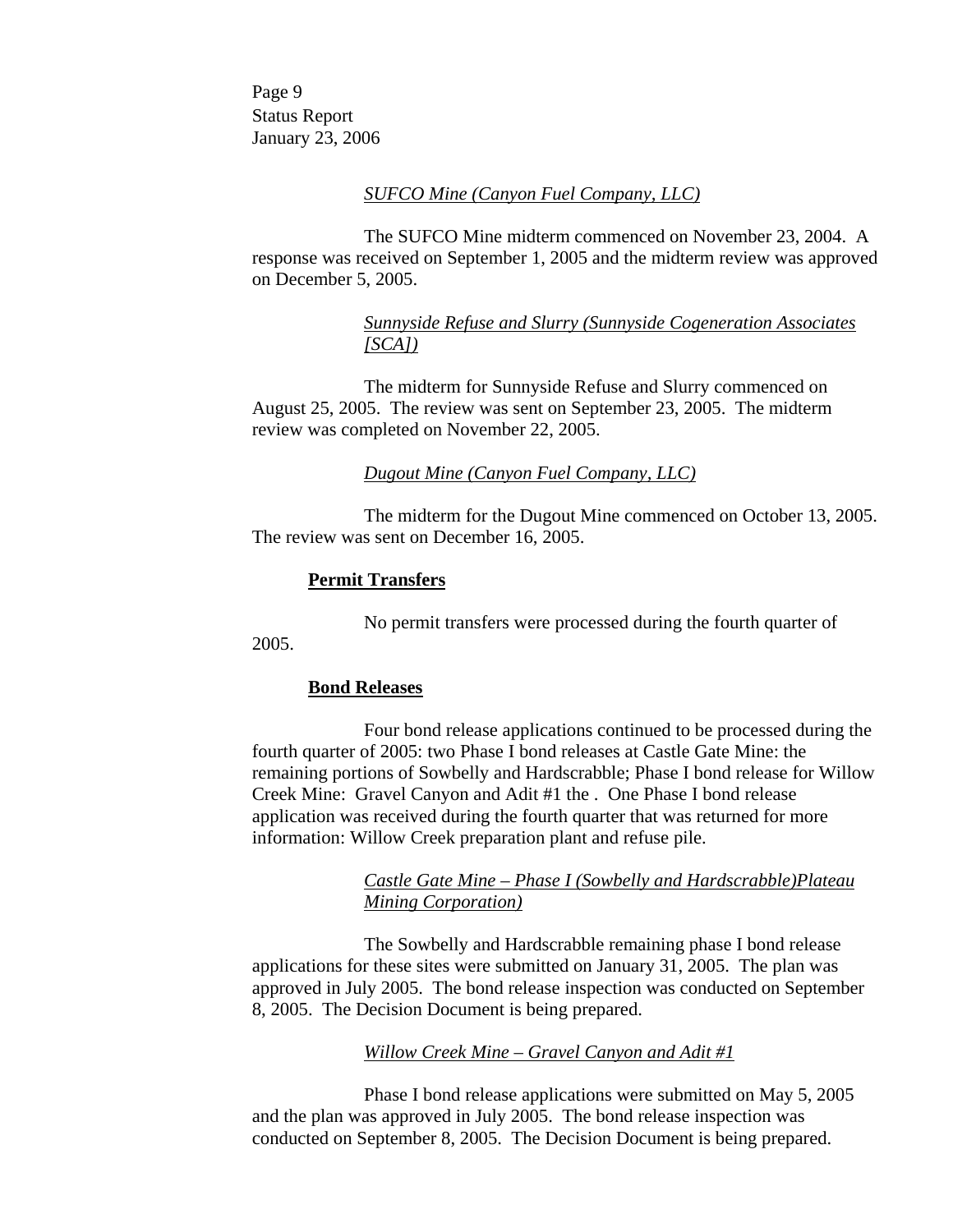Page 10 Status Report January 23, 2006

## *Willow Creek Mine – Preparation Plant and Refuse Pile*

 Phase I bond release application was submitted on September 19, 2005 and was returned for more information. This application will be resubmitted in the near future.

## **Bond Changes**

 One bond change was made during the fourth quarter of 2005: Sunnyside Cogeneration Associate's Refuse and Slurry (increased by \$28, 000).

The Historical Cost Index was revised this quarter for the escalation factors for reclamation cost estimates. The revision entails reviewing only historical reclamation specific costs, not building costs. The Historical Cost Index is revised February of every year.

## **Reclamation**

## *Willow Creek Mine (Plateau Mining Corporation)*

 Plateau Mining Corporation submitted a permanent cessation notice to the Division for Willow Creek Mine on September 5, 2002. Reclamation commenced at the end of 2002. It was decided to reclaim the preparation plant as well. The conveyor was dismantled during the second quarter of 2003 and the process building in the fourth quarter of 2003. Demolition of the remaining buildings at the preparation plant continued during the first quarter of 2004.

 The backfilling of the Crandall Canyon shafts was completed in August 2003 and reclamation at the Crandall Canyon area was completed on November 20, 2003.

The Schoolhouse Canyon reclamation commenced in January 2004. Highwall reclamation behind the offices commenced and continued during the second quarter. All reclamation work (except removal of the loadout) was completed on October 4, 2004. The loadout was removed in December 2005.

## *White Oak Mine (Lodestar in Chapter 7 Bankruptcy)*

 The Division issued the Determination to Forfeit at the White Oak Mine on May 1, 2003. Chapter 7 was filed by Lodestar Energy, Inc. on July 15, 2003. The Division negotiated with the Bankruptcy Trustee and Frontier Insurance to stabilize this site. The amount of \$999,000 was escrowed from Frontier Insurance Company on October 3, 2003. Ledcor (the Frontier contractor) started work at the White Oak Mine on October 13, 2003. Ledcor (the contractor for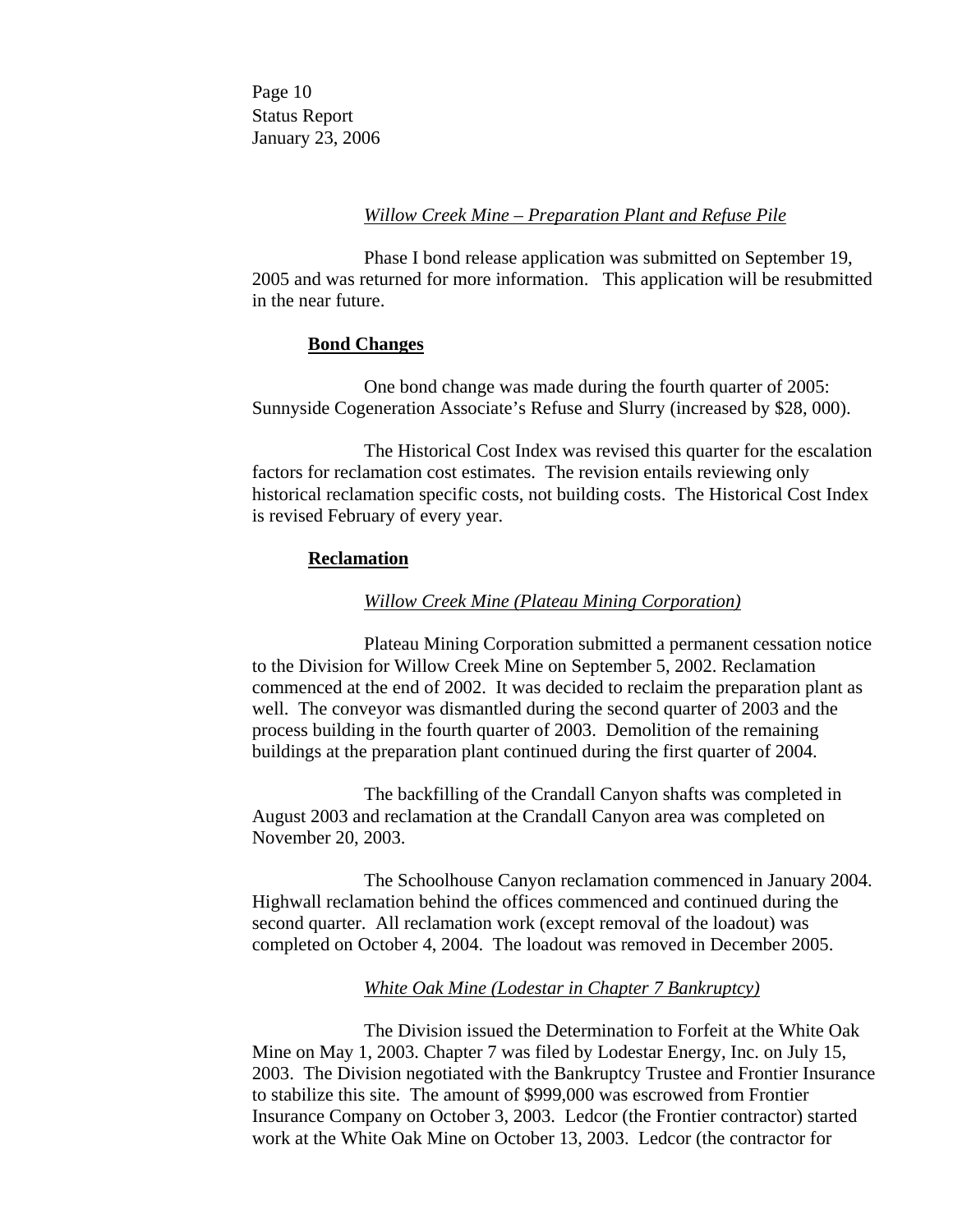Page 11 Status Report January 23, 2006

Frontier) left the site for the winter on December 17, 2003. Reclamation work at the White Oak Loadout is being done by the Mark Wayment group. The bonded amount of \$4,292, 000 has been removed from the current reclamation bonding amounts.

On August 18, 2004, Lodestar trustee Bill Bishop filed the master settlement between various parties (including Renco and Wexford Capital) for reclamation in a "General Settlement Fund" outside of the Lodestar bankruptcy estate. Utah received \$1.217 million dollars as part of this Settlement Agreement.

 The contract with the Frontier contractor, Ledcor, was terminated by the Division and on September 8, 2004, a withdrawal from the Escrow Fund in the total amount of \$318,128.60 was requested for transfer to the state of Utah, Division of Oil, Gas and Mining, for the sole benefit of reclamation of the Lodestar Energy, Inc.'s Whiskey Creek Mine.

VCM contractors were awarded the contract for reclamation at the Whiskey Creek Mine. Reclamation work started on October 4, 2004 and ended on November 4, 2004. Work resumed on June 13, 2005 and was completed on November 1, 2005.

Reclamation at the White Oak loadout included: reclamation of pond (002A) by the road to the site (middle pond), regrading slope by the highway, and shaping the corner of pond 003A (up canyon side – in the area where stacking was located). Reseeding on the west side of the tracks from the north end to the middle of the site and from the middle of the site and south (up canyon) will all be seeded on both sides of the railroad tracks.

Pond 001A (farthest north – down canyon) was not be reclaimed due to of ROW issues with the railroad. This reclamation work was completed on November 4, 2005.

AMR program administered the reclamation work at these sites.

# **Permit Changes**

 There were 15 new amendments received and 10 amendments were approved during the fourth quarter of 2005.

#### **Exploration**

 Three exploration applications from new entities were approved during the fourth quarter of 2005: Columbia (Bronco Energy), Coal Hollow (Talon Resources), and Kinney #2 (Carbon Resources).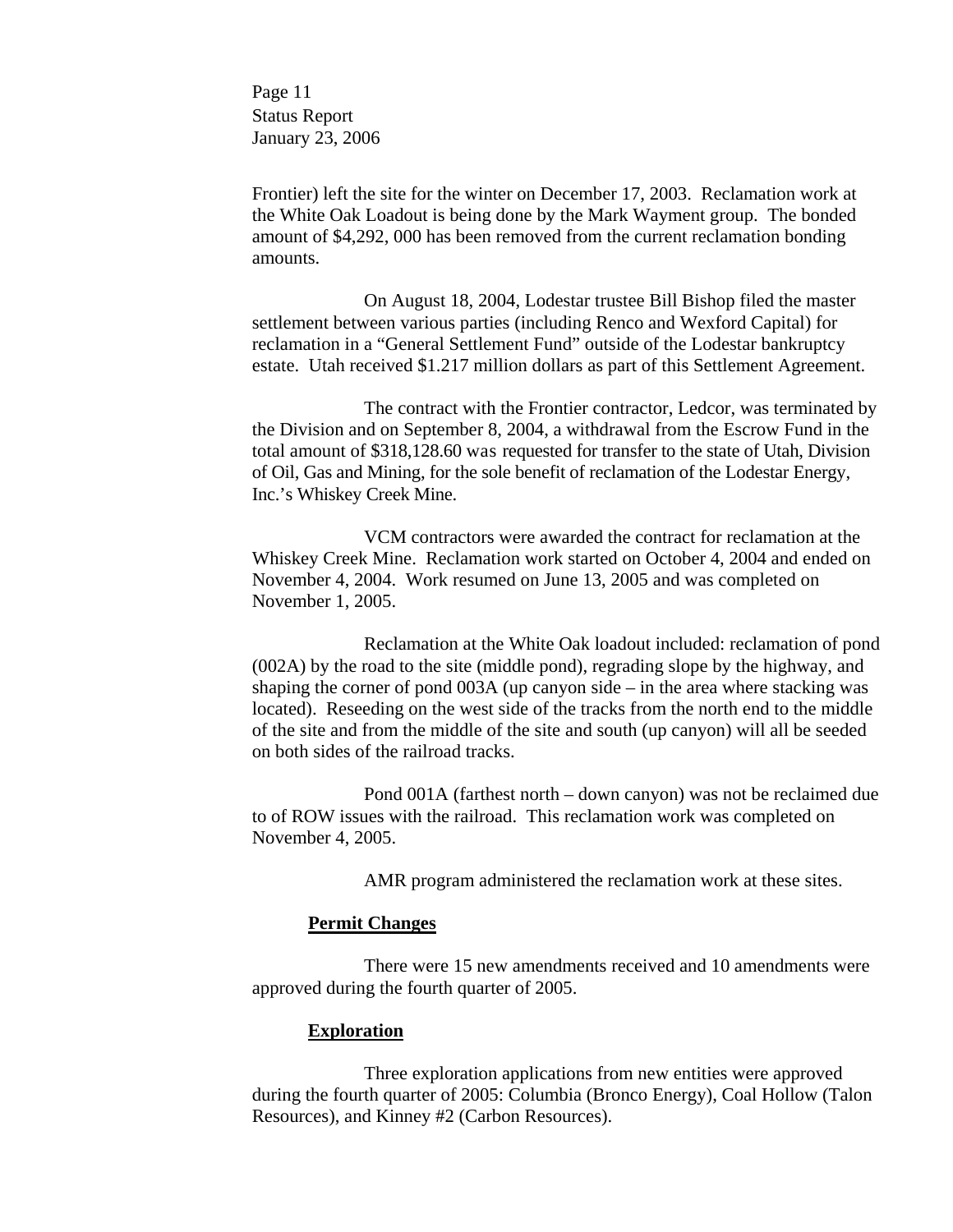Page 12 Status Report January 23, 2006

 One SITLA exploration projects were received during the fourth quarter of 2005 and are being processed: SUFCO Mine's Muddy Tract and the Deer Creek Mine's Mill Fork Tract.

## **COMPLIANCE**

 There were 46 partial inspections and 26complete inspections conducted from October 1, 2005 to December 31, 2005. One violation was issued during the fourth quarter of 2005 (Genwal's Crandall Canyon Mine). No cessation orders were issued.

 Four mines were inspected with only a complete inspection during the fourth quarter of 2004 due to temporary cessation: Banning Loadout (March 7, 2000), Soldier Canyon Mine (March 25, 1999), Trail Mountain Mine (May 2, 2001), and Cottonwood/Wilberg Mine (May 24, 2001). The Horse Canyon Mine is inspected once quarterly because they have received Phase II bond release in April 2002.

 Willow Creek Mine went into temporary cessation on December 11, 2000 and into permanent cessation on September 5, 2002. Star Point Mine went into temporary cessation on February 11, 2000 and into permanent cessation on June 5, 2000 and is inspected monthly. Des-Bee-Dove Mine commenced reclamation and has been inspected monthly since September 1999. Emery Deep was put on a monthly inspection basis during the first quarter of 2002.

 Star Point Mine Refuse was added to the inspection list in December 2003, there are now twenty-four operations inspected monthly. The forfeiture sites are inspected annually.

## **Citizen Complaints**

 There were no citizen complaints filed during the fourth quarter of 2005.

# **OSM/Utah Coal Regulatory Program Evaluation**

Regulatory Program Evaluation Agreement for the OSM/Utah Annual Evaluation Plan for the period from July 1, 2004 through June 30, 2005 was signed on July 12, 2004. The topics for the EY 2005 included:

- Informal Conference Administration (Customer Service)
- Topsoil Stockpile Protection (Reclamation Success)
- Bond Forfeiture Sites (Offsite Impacts)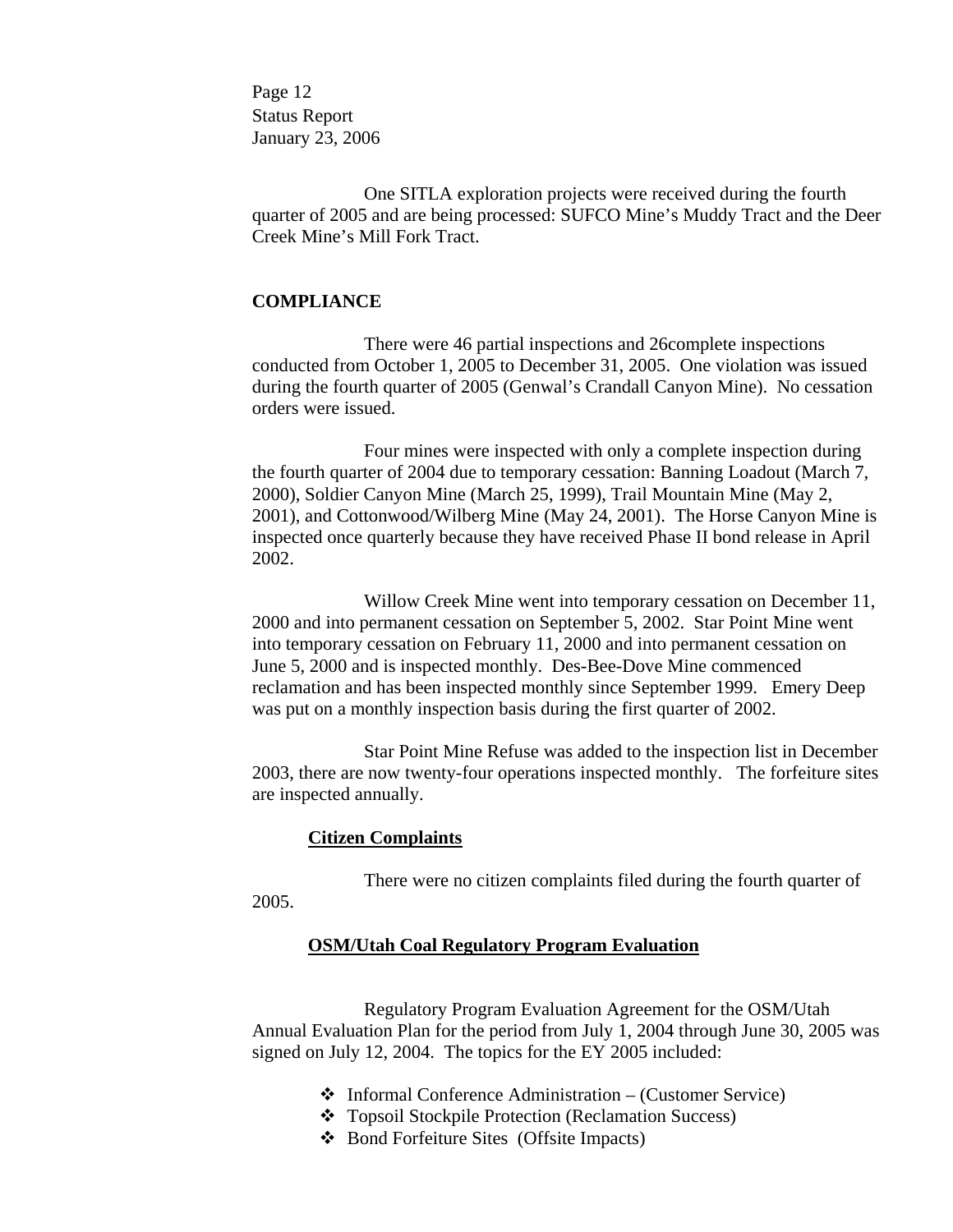Page 13 Status Report January 23, 2006

Undermining Perennial Streams (Reclamation Success)

 For EY 2005, the Emery County water users wrote a concern letter to OSM about the implementation of the Division's water replacement rules on October 13, 2004. OSM wrote a response to the Division on November 15, 2004. The Division responded to the OSM concerns on November 30, 2004. There was a meeting with the Division, OSM and the water users on January 19, 2005 to discuss this issue.

 The Division sent a letter to OSM on March 4, 2005 to further refine the Division's implementation of the water replacement rules and received OSM's response via letter on March 24, 2005. On April 15, 2005, the Division responded to more OSM concerns.

 OSM sent a letter to the Water Users on April 18, 2005 to respond to their initial concern letter of October 13, 2004. OSM outlined how the Division interprets its water replacement regulations and emphasized that the Division is committed to regular meeting with water users, continued study of submitted data and information, and requires mine operators to replace water if monitoring detects that State appropriated water is contaminated, lost or interrupted.

 The Annual Evaluation Meeting was held on November 15, 2005 for Evaluation Year 2005. All of the evaluation topics with conclusion and recommendations were presented at this meeting. There were no adverse comments associated with any of these evaluation topics.

Regulatory Program Evaluation Agreement for the OSM/Utah Annual Evaluation Plan for the period from July 1, 2005 through June 30, 2006 was signed on July 12, 2005.

The topics for EY 2006 include:

- Coal Tracking System (CTS) Electronic Permitting (Benchmarking topic)
- Impacts to archeological sites by coal mining (Offsite impacts).
- Postmining Land Use Changes have they been implemented and how many have changed?

## **ADMINISTRATIVE**

## **Board Matters/Rulemaking**

*732 Rules (UT-038-FOR)*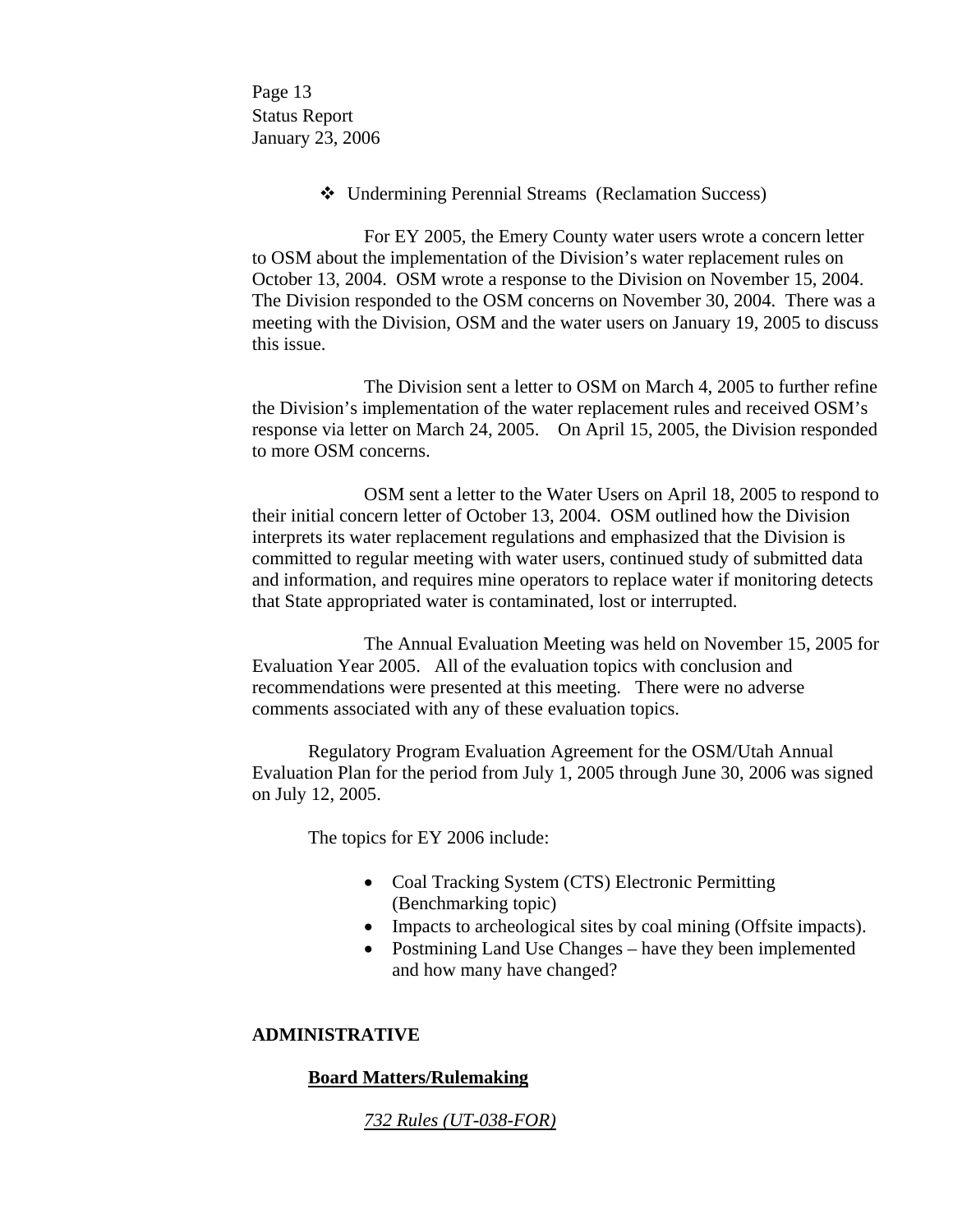Page 14 Status Report January 23, 2006

 This program amendment was approved with stipulations by OSM through Federal Register notice on April 24, 2001, effective on that same date. As a follow-up to these stipulations, legislation regarding increasing the production limits for operators who want to apply for the Small Operator Assistance Program (SOAP) grants from 100,000 tons to 300,000 tons per year to be consistent with OSM/Federal regulatory language passed during the 2002 legislative session as SB72.

 The SOAP part of this topic was submitted to OSM on October 22, 2002 and was numbered UT-042-FOR. A response was received from OSM on February 21, 2003 requesting some minor changes to the proposal. The Division needs to clarify one change and make a minor adjustment. A DOGM response is not possible due to other legislative priorities in the 2005 Session. Tentatively, a bill will be included in the Division's legislative initiative for 2006.

 On June 9, 2005, OSM asked about the status of making the SOAPrelated changes in 2006. The change in the statute is anticipated to be sponsored by Senator Mike Dimitrich and a bill request has been filed by him in that regard.

## *Formal Rulemaking*

 The proposed rule changes to R645-100-200-General Contents; R645-303-200 – Coal Mine Permitting, Change, Renewal and Transfer, Assignments or Sale of Permit Rights; R645-301-500- Engineering; and R645-401- Inspection and Enforcement: Civil Penalties were published in the Utah Bulletin on November 15, 2003 and the Board conducted a formal hearing to listen to verbal comments on December 3, 2003. The record was held open for written comments to be submitted by December 15, 2003. A report to the Board and a request to adopt the rule changes was made to the Board on January 28, 2004. The Board agreed to proceed with Formal rulemaking at the January hearing and each of the rule changes was made effective on February 6, 2004 through a filing at the Division of Administrative Rules.

These rules were submitted to OSM on November 28, 2005 as a program amendment and are currently under review by OSM.

## **Public Outreach**

## *Interagency Conference Calls*

 The Division discusses coal mining issues monthly with the BLM, Forest Service, SITLA, and OSM either by conference call or via a face-to-face meeting and takes the lead by preparing agendas and leading the discussion for these calls or meetings. These conference calls promote communication among the agencies that are involved with coal mine permitting.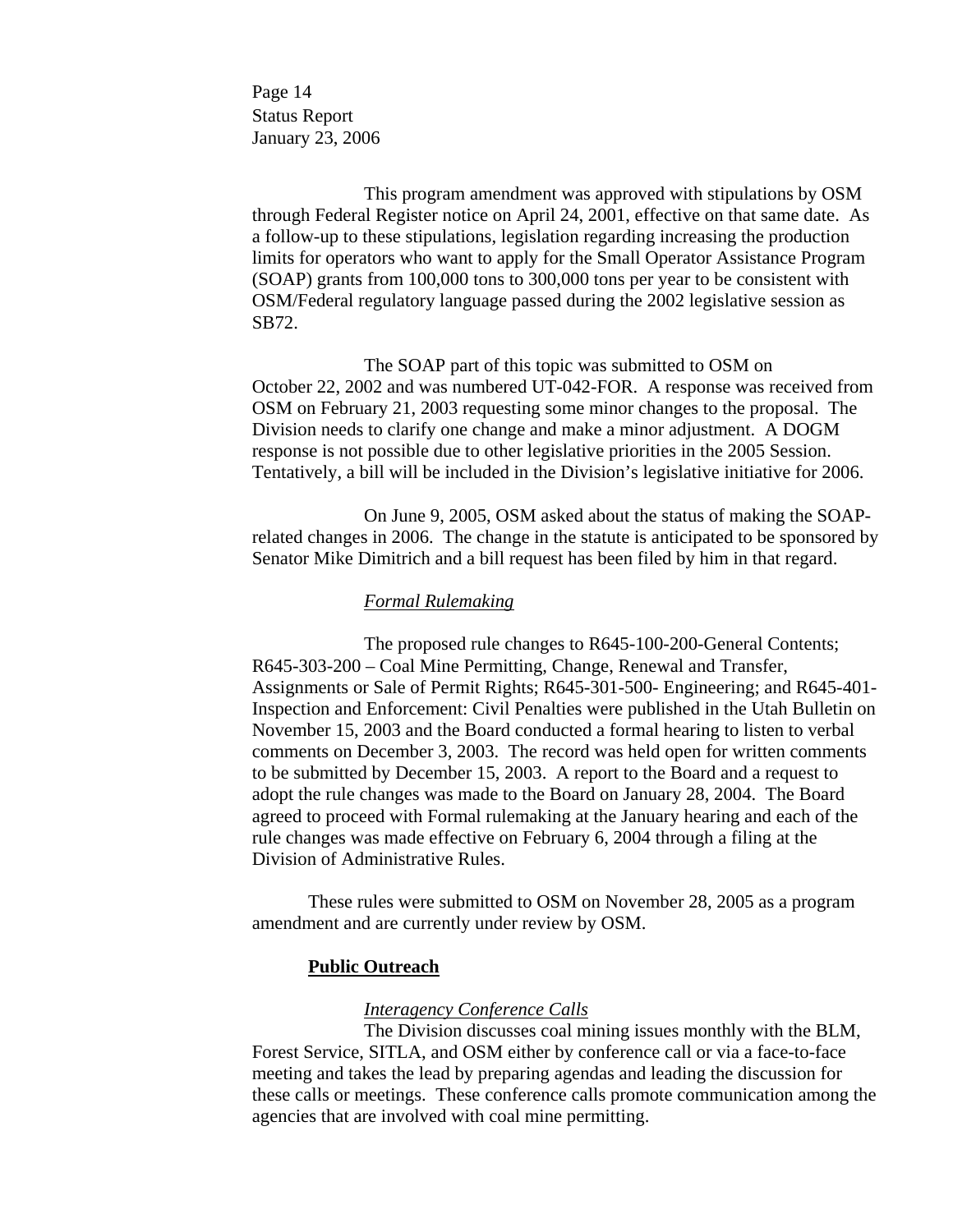Page 15 Status Report January 23, 2006

 Interagency calls were conducted on October 13, November 9, 2005, and December 6, 2005.

 A sub committee of the interagency group entitled, "Interagency Coal Operating Procedures" (ICOP) Committee met on July 22 and 23, 2003 in Park City with two representatives from each agency to discuss coordination issues and prepare a "working agreement" as well as the role of "consult" or "consent" for permitting actions.

 The ICOP committee met several more times to flush out the working agreement with 5 appendices. Three basic issues were also identified that needed to be addressed by the Coal Managers.

- o Does the Forest Service have authority to impose restrictions on subsidence in leases under authority granted under the Mineral Leasing Act of 1920, as amended and in mine permits under authority of the Surface Mining Control and Reclamation Act of 1977 and implementing regulations, that the agency determines necessary for the protection of non-mineral interests?
- o For proposed operations on NFS lands/Federal coal, is Forest Service concurrence to post-mining land uses and measures for the protection of non-coal interests required for mine permit changes that are determined by OSM not to constitute Mine Plan Modifications under the Mineral Leasing Act under 30 CFR 944.30 Art. VI(B)(5)?
- o For operations on NFS lands/State coal (Utah School Lands Exchange Act), is Forest Service concurrence to post-mining land uses and conditions for protection of non-mineral interests required prior to permit issuance/change or is only non-binding consultation required?

The ICOP committee presented the draft working agreement to the Coal Managers on November 13, 2003. The Coal Managers met on December 9, 2003, January 8, 13, and 20, 2004. The Managers at the Office of Surface Mining (Allen Klein, WRCC, Regional Director and Jim Fulton, WRCC, Field Office Director, Bureau of Land Management (Sally Wisely, Utah BLM Director), Forest Service (Alice Carlton, Forest Supervisor, Manti LaSal National Forest and Jack Troyer, Regional Forester), Division of Oil, Gas, and Mining (Lowell Braxton, Director and Mary Ann Wright, Associate Director of Mining) met on January 23, 2004 to further discuss the issues.

Coal managers met on May 13, 2004 in Price as well as on June 17, 2004 where the Forest Service made a PowerPoint presentation suggesting resolution to the three-above-noted issues and again on September 16, 2004.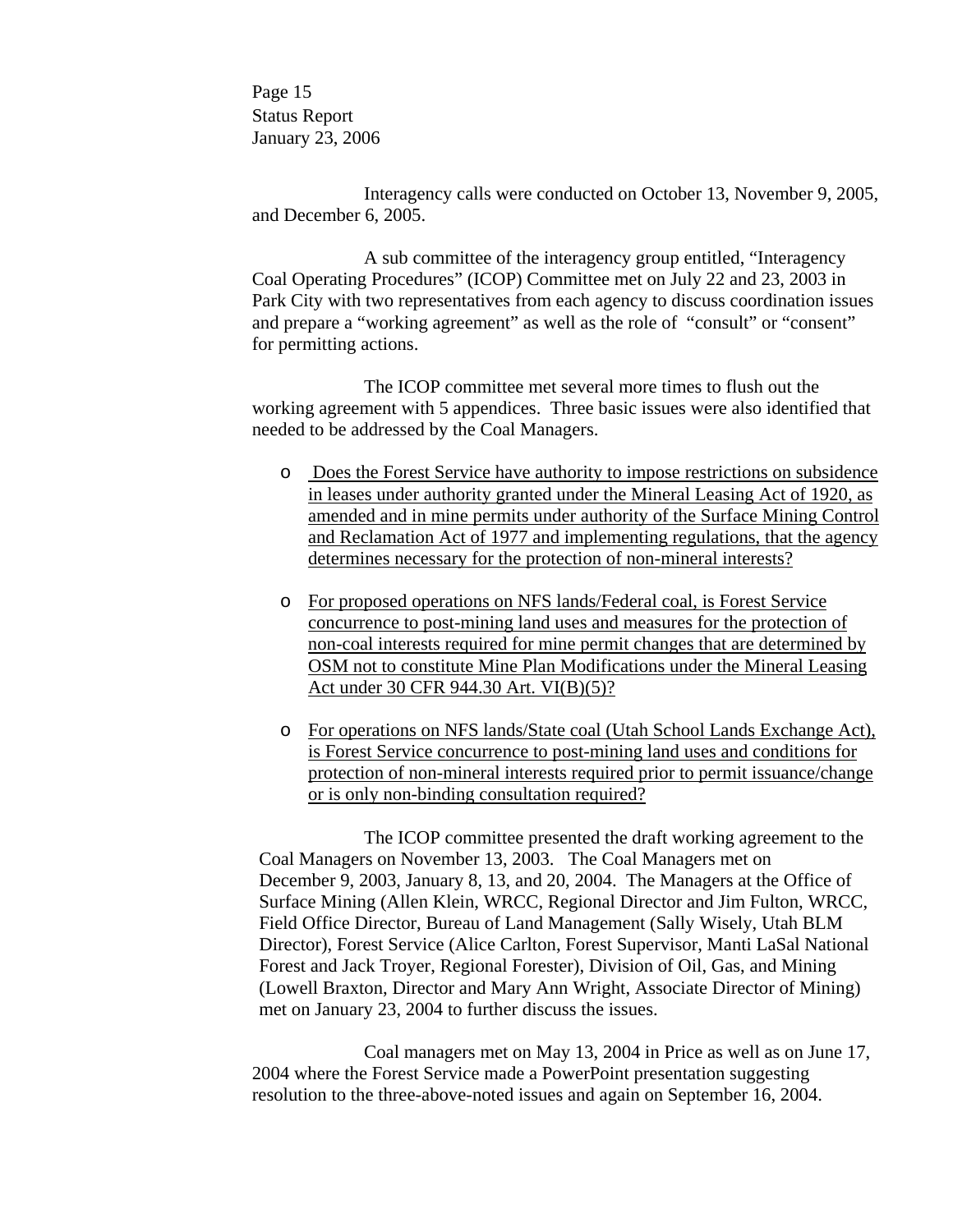Page 16 Status Report January 23, 2006

 The ICOP group met on November 10, 2004 to finalize changes to the Working Agreement and the Attachments. A tentative date of December 6, 2004 was set for signing the Working Agreement, but was delayed to several more changes that will need to be made after the first of the year. Tentative changes to the ICOP agreement were sent to the ICOP in early April 2005 and May 2005. The ICOP group finalized the draft agreement and sent it to the Coal Managers in July 2005.

 The coal managers met on July 22, 2005 and wanted the draft ICOP agreement to be implemented for six months and then evaluate the situation in February 2006.

 Due to issues with the "consent" letter required for the mining plan approval for the Deer Creek Rilda Facility, the implementation of the ICOP agreement did not work well. A letter was sent to OSM on September 7, 2005 by the Division requesting assistance with the resolution of conflicts between the Division and the Forest Service.

 A Coal Managers Meeting that included FS, BLM, SITLA, OSM and DOGM was held on November 29, 2005. A high level coal managers' meeting was held on January 11, 2006 with representatives from OSM, FS and DOGM to discuss the resolution of conflicts between the Division and the Forest Service. There are possible resolutions being considered.

 The Utah Cooperative Agreement is being revised to resolve issues and clarify the roles of the federal land management agency in the Utah Coal permitting process. These changes will be sent to OSM.

## *Water User Outreach*

 The quarterly Division water user group outreach meeting was held on October 19, 2005 in Emery County with coal operators and water users to discuss water issues.

#### an

Attachment: Permit Acreages cc: Wayne Hedberg Susan White Paula Dupin-Zahn Jim Springer Public Information Center O:\STATUS.RPT\Status3rdquarter.doc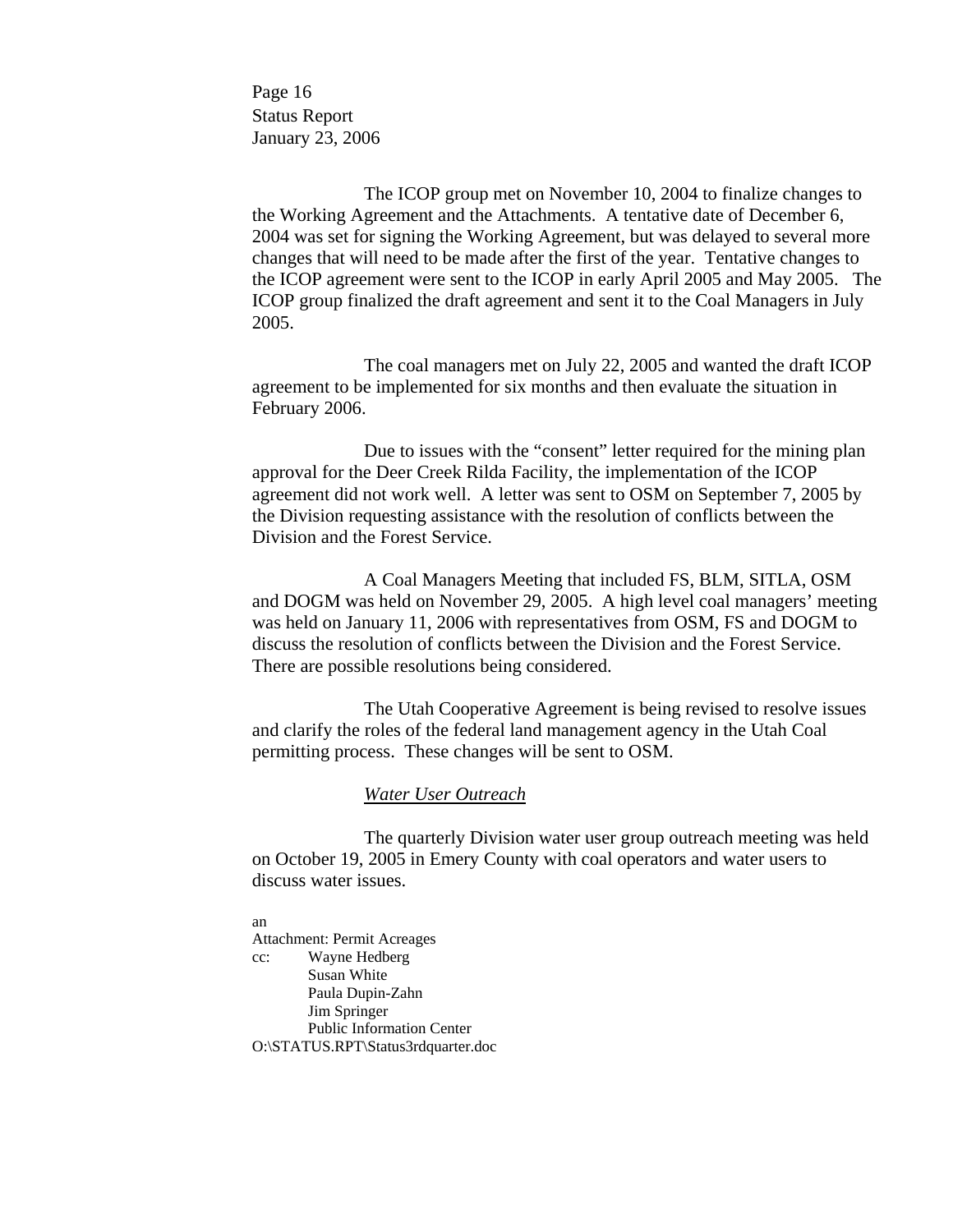| (December 31, 2005) (with forfeiture sites)<br><b>UTAH MINES - PERMIT ACREAGE</b> |                      |                          |                       |                     |  |  |
|-----------------------------------------------------------------------------------|----------------------|--------------------------|-----------------------|---------------------|--|--|
| <b>Mine Name</b>                                                                  | <b>Federal Lands</b> | <b>Non-Federal Lands</b> | <b>Disturbed Area</b> | <b>Permit Total</b> |  |  |
| Banning                                                                           | 24.42                | 12                       | 21.6                  | 36.42               |  |  |
| Bear Canyon                                                                       | 6,450.07             | 4469.47                  | 36.64                 | 10,919.54           |  |  |
| Blazon* (Forfeited -<br>Reclamation Completed on<br>October 4, 2000)              |                      | $\overline{7}$           | $\tau$                | $\overline{7}$      |  |  |
| Boyer* (Forfeited - Reclamation<br>completed on November 20,<br>1997              |                      | 129                      | 129                   | 129                 |  |  |
| Castle Gate                                                                       | 5115.57              | 2503.43                  | 63                    | 7619                |  |  |
| Centennial                                                                        | 5,436.04             | 116598                   | 35.27                 | 6602.02             |  |  |
| Convulsion Canyon (SUFCO)                                                         | 26,086.95            | 680                      | 27.364                | 26,766.95           |  |  |
| Cottonwood/Wilberg                                                                | 6786.88              | 100                      | 62.82                 | 6886.88             |  |  |
| Crandall Canyon                                                                   | 4,499                | 1,736.8                  | 10.7                  | 6,235.8             |  |  |
| Deer Creek                                                                        | 15, 473.36           | 6740.34                  | 97.44                 | 22,213.70           |  |  |
| Des Bee Dove                                                                      |                      | 154.86                   | 23.88                 | 154.86              |  |  |
| Dugout Mine                                                                       | 2804                 | 6667                     | 51.1                  | 9471                |  |  |
| <b>Emery Deep</b>                                                                 | 805                  | 4603                     | 289.6                 | 5408                |  |  |
| Gordon Creek #2, #7, & #8                                                         |                      | 179.27                   | 34.15                 | 179.27              |  |  |
| Gordon Creek #3 & #6 *(Final<br>bond Release 5/22/98)                             |                      |                          |                       |                     |  |  |
| Hiawatha                                                                          | 5,724                | 6,453                    | 290                   | 12,177              |  |  |
| Hidden Valley                                                                     |                      | 960                      | 6.7                   | 960                 |  |  |
| Horizon                                                                           | 1272                 | 305                      | 9.5                   | 1577                |  |  |
| Horse Canyon                                                                      | 5203.17              | 828.9                    | 122.49                | 6032.07             |  |  |
| Huntington #4 *(Final bond<br>release 5/22/98)                                    |                      |                          |                       |                     |  |  |
| J.B. King * (Final bond release<br>on 3/24/2000)                                  |                      |                          |                       |                     |  |  |
| Knight* (Final bond release<br>$4/20/98$ )                                        |                      |                          |                       |                     |  |  |
| New Tech* (Forfeited<br>reclaimed, Exploration, not<br>perm. Program)             |                      | $\overline{3}$           | $\overline{3}$        | $\overline{3}$      |  |  |
| Savage Coal Terminal                                                              |                      | 160                      | 122.28                | 160                 |  |  |
| Skyline                                                                           | 9736                 | 638                      | 79.12                 | 10,374              |  |  |
| Smoky Hollow*                                                                     |                      |                          |                       |                     |  |  |
| Soldier Canyon                                                                    | 4329.15              | 2295.49                  | 24.32                 | 6624.64             |  |  |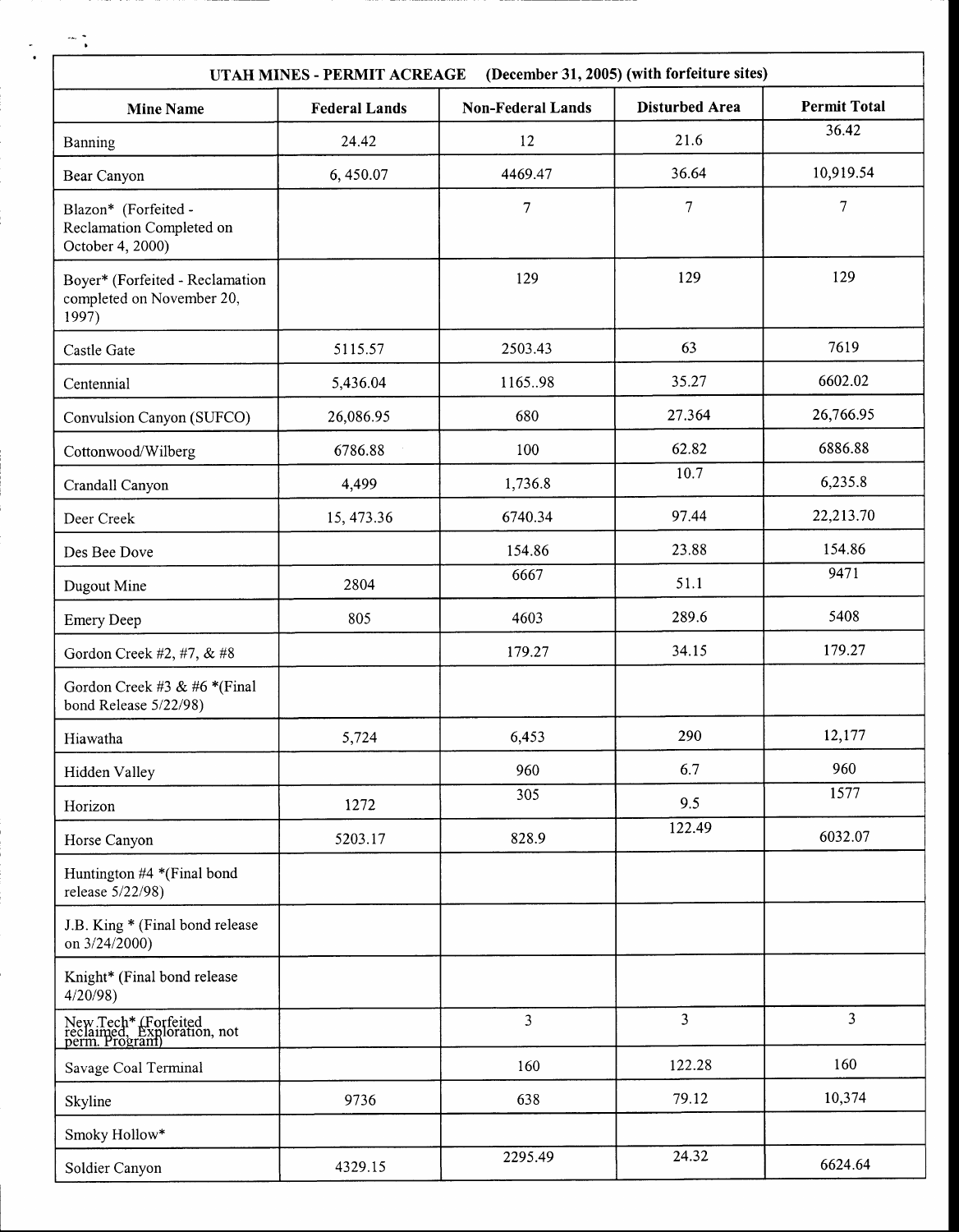Bear Canyon Mine added Wild Horse Ridge, 1261.71 federal acres and 696.72 non-federal acres, submitted 3/99 Horizon Mine, federal lease addition 1288.49 acres of federal coal, only 317.5 acres of non-federal, CO issued, will submit in 11/99 Dugout revision, submitted 5/21/99, MPA approved 8/2/2000;added 2416 acres of federal coal and 718 acres of non-federal Horse Canyon (Lila Canyon), added 1531.1 acres of federal and 1610.73 acres of non-federal, DOC in 6/99 Crandall Canyon, 50 Acre IBC approved 9/29/99 (fedenl)

#### Changes made in reporting of  $10/21/99$

Emery Deep, Star Point and Wellington Preparation Plant acres were verified by inspectors and permittees.

\*Emery Deep disturbed area changed to 40 acres (verifred by permittee)

\*Star Point Mine - Non federal portion increased by 26 acres, due to eror found in not accounting for offsite waste rock site +Wellington Preparation Plant - Nonfederal in error. Inspector verified that 1699 acres is the corect permit acreage.

#### Changes in April 1998 for permit acres are being reinstated on October 21, 1999. Bonded area/permit area.

\*Castle Gate Mine permit area was returned to the original acreage (see April 1998 note)(No change in the permit area has occurred to date/in reclamation, leases still in effect and original permit area is as shown on this table (7619ac (5115.57ac [federal] and 2503.43 ac (non-federal]) and 63 acres of disturbance

\*Gordon Creek #2, #7 and #8 Mine - 2300 acres ([1726 federal and 574 non-federal]); leases relinquished and request permit area revision on September 29, 1999 but not approved to date

\*Hidden Valley Mine - 960 acres fall non-federal]

\*J.8, King Mine - 480 acres [all non-federal] +Trail Canyon Mine - 280 acres fall non-federal]

Permitting acreages were:

(These changes were made in reporting in April 1998)

Castle Gate Mine - 7619ac. (5115.57 [federal] and 2503.43 [non-federal]

Gordon Creek #2, #7 and #8 Mine - 2300 acres ([1726 federal and 574 non-federal])

Hidden Valley Mine- 960 acres [all non-federal]

J.B. King Mine - 480 acres [all non-federal]

Trail Canyon Mine- 280 acres [all non-federal]

#### Changes made in Januarv 12. 2000 Report

Wellington removed 126.3 acres from permit area, now equals 1573.5 acres (approved 12/20/99) White Oak submitted 160 acre IBC on December 22, 1999

Centennial acreages changed due to reporting errors: Mike Glasson telephone me changes on 1/11/2000: Federal chaaged ftom 4744.48 to 4733.51, non-federal changed from 442 to 445.98, disturbed acreage changed from 34.2 to 35.27 and the total permit area changed from 5186.48 to 5179.49.

## Changes Made in March 31, 2000 Report

J.B. King Mine - Final bond release on 3/24/2000 - 480 acres of permit area [non-federal] and 28 acres of disturbance Sunnyside Mine - Forfeiture on 11/22/96/reclamation completed on 7/1/99 - 287.4 acres of non-federal White Oak Mine - added 160 acres of federal, approved on  $3/24/2000$ Horizon Mine, - federal lease addition of 393 acres, received on 3/15/2000

#### No Chanqes Made in June 30. 2000 Report

Changes Made In September 30, 2000 Report Skyline Mine - Added 28.7 acres of fee land on August 21, 2000

## Changes Made in December 30, 2000 Report

Trail Canyon Mine - Final Bond Release on December 28, 2000 (280 acres of non-federal land, 10 acres of disturbance) Blazon Mine - Reclamation Completed on October 4, 2000 (7 acres of non-federal land, 4.65 acres of disturbance)

## No Changes Made in March 31, 2001 Report

## Changes Made in June 30,2001 Report

SUFCO Mine corrected the federal land acreage from 23,970.03 to 23, 952.95. The disturbed area changed from 70.98 to 46.003. The total permit area is now 24,632.95

The Skyline Mine non-federal lands corrected the acreage from 118.6 to 577.6. The disturbed area changed from 72.32 to 74.31. The permit area total is now 7454.7

The Soldier Canyon Mine federal lands were corrected and changed from 2404 to 4329.15 and non-federal corrected and changed from 5479 to 2327.38, the disturbed was corrected from 24 to 21.82 and the total changes from 7883 to 6656.53.